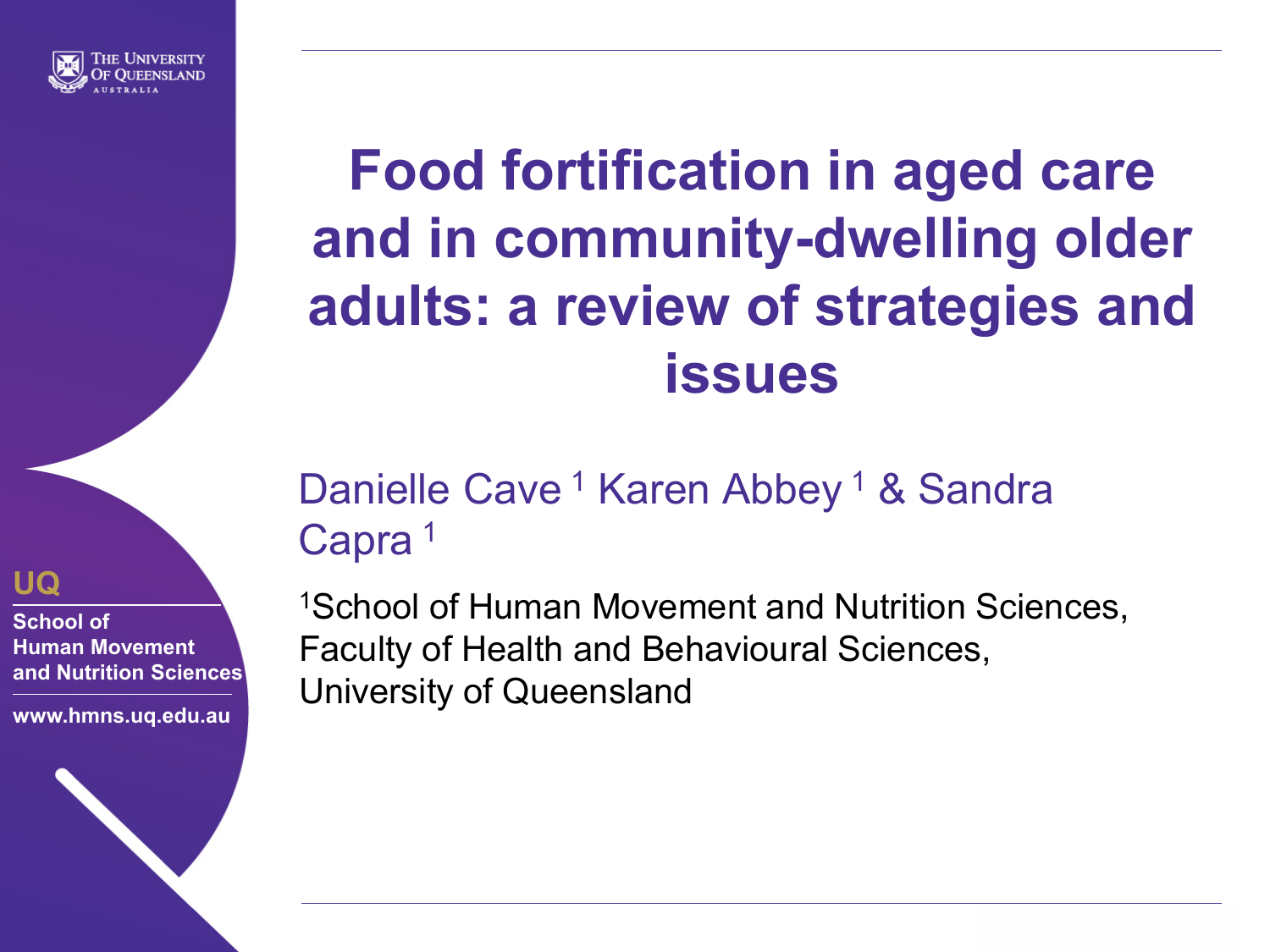

# Background

In Australia:

- 1 in every 6 people are over 65 years of age<sup>1</sup>
- Rapid acceleration for the over 65 and over 85 aged groups2





**UQ**

**School of Human Movement and Nutrition Sciences**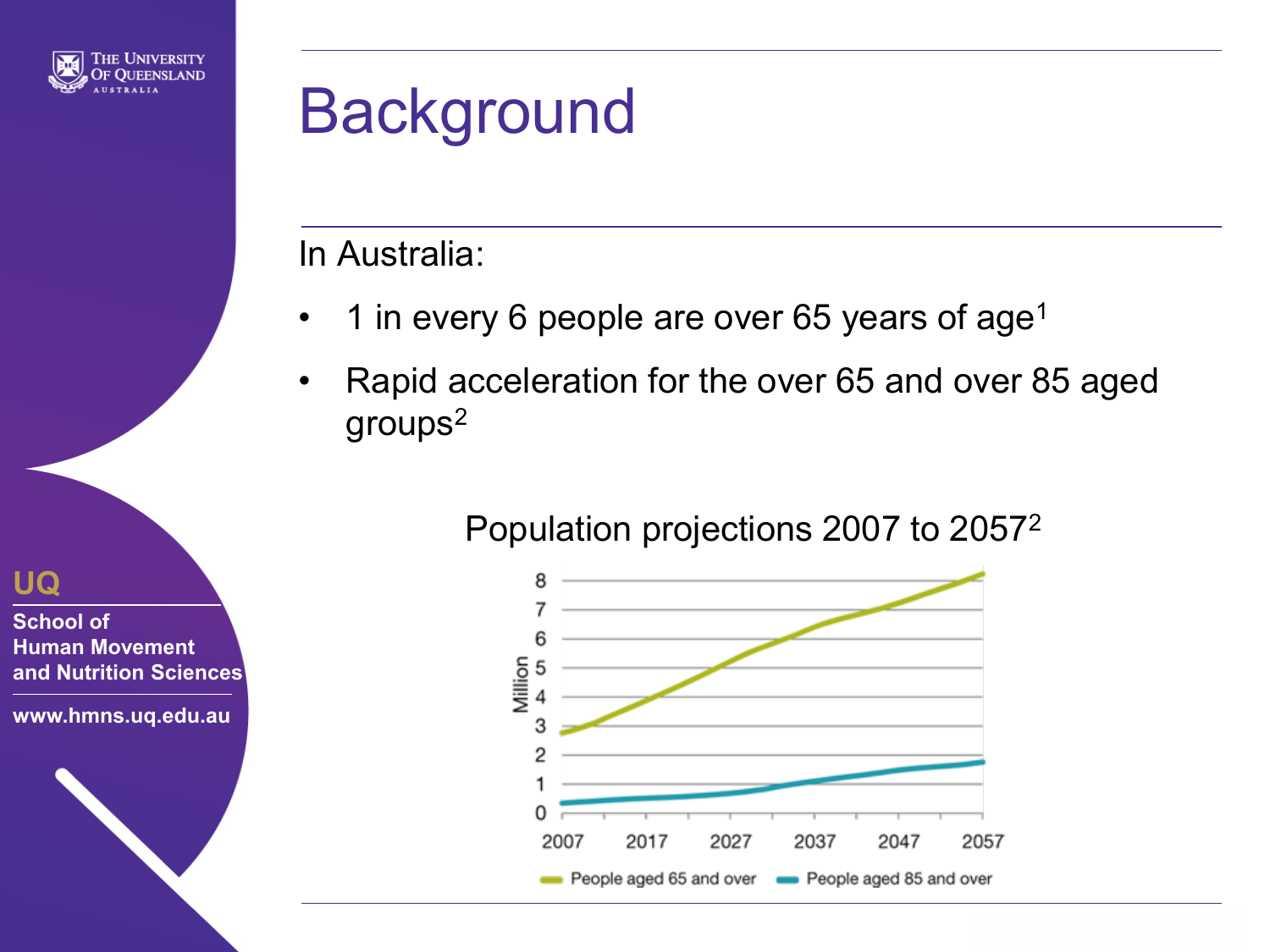

# **Malnutrition**

- Characterised by **unintentional** loss of body weight and lean body mass<sup>3</sup>
- On average **50%** of the elderly population in aged care homes are malnourished<sup>3</sup>



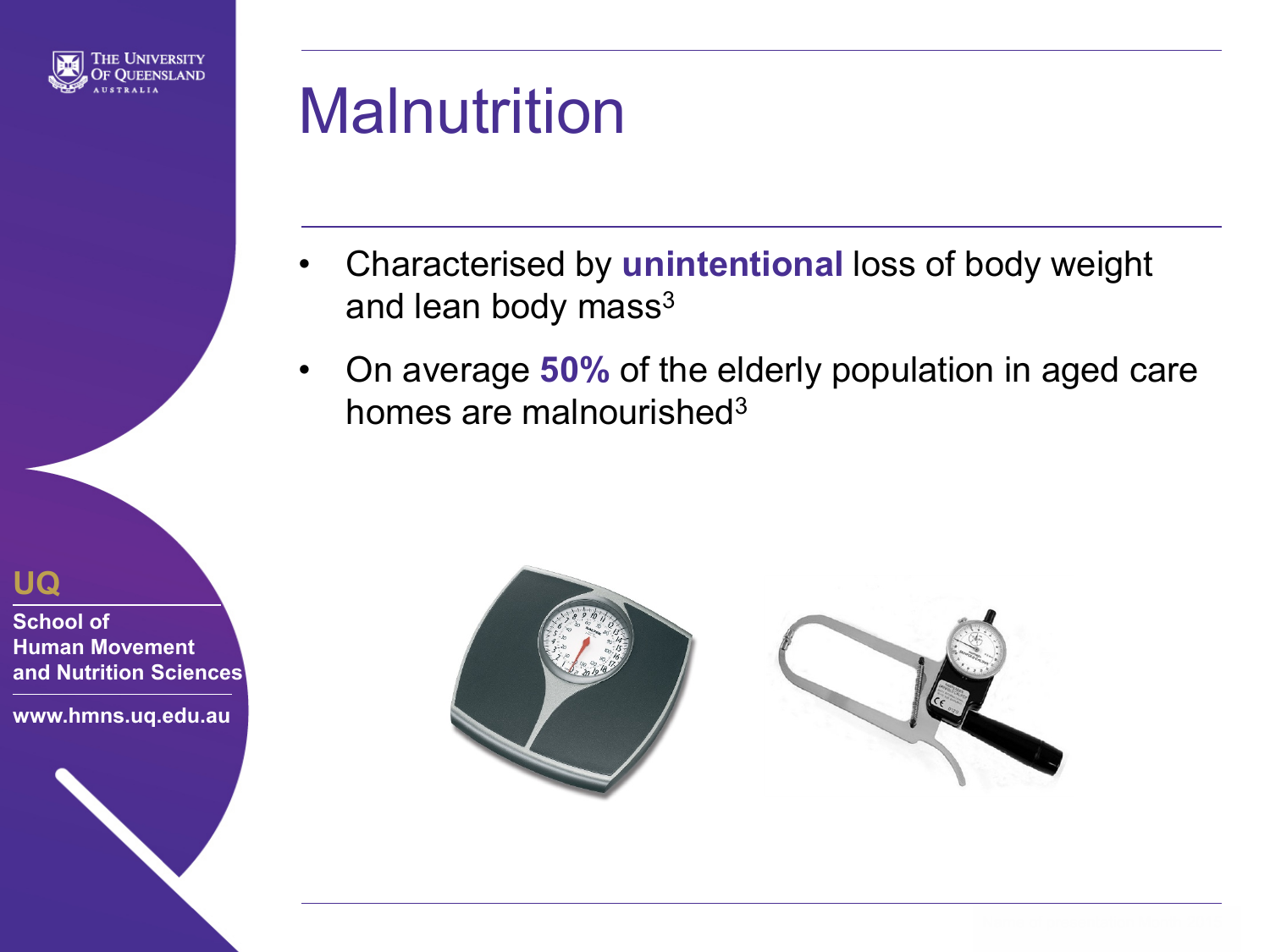

## Who is at risk?



**School of Human Movement and Nutrition Sciences**

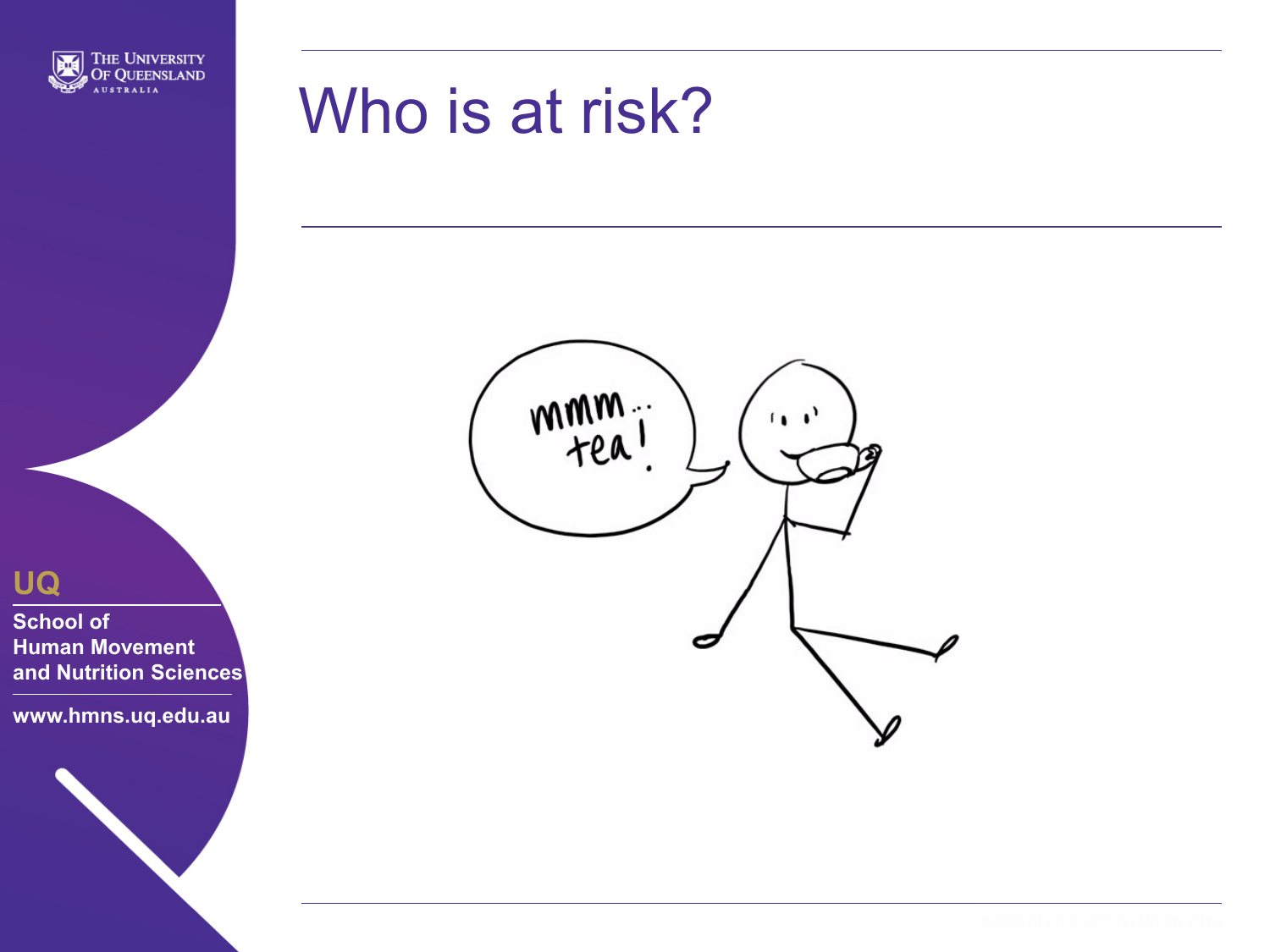

# Food-first strategies

Food fortification:

- Adding ingredients to make foods more nutrient dense, without increasing the volume of food on offer<sup>4</sup>
- Can be **pre-made** or **made on-site**

#### **UQ**

**School of Human Movement and Nutrition Sciences**





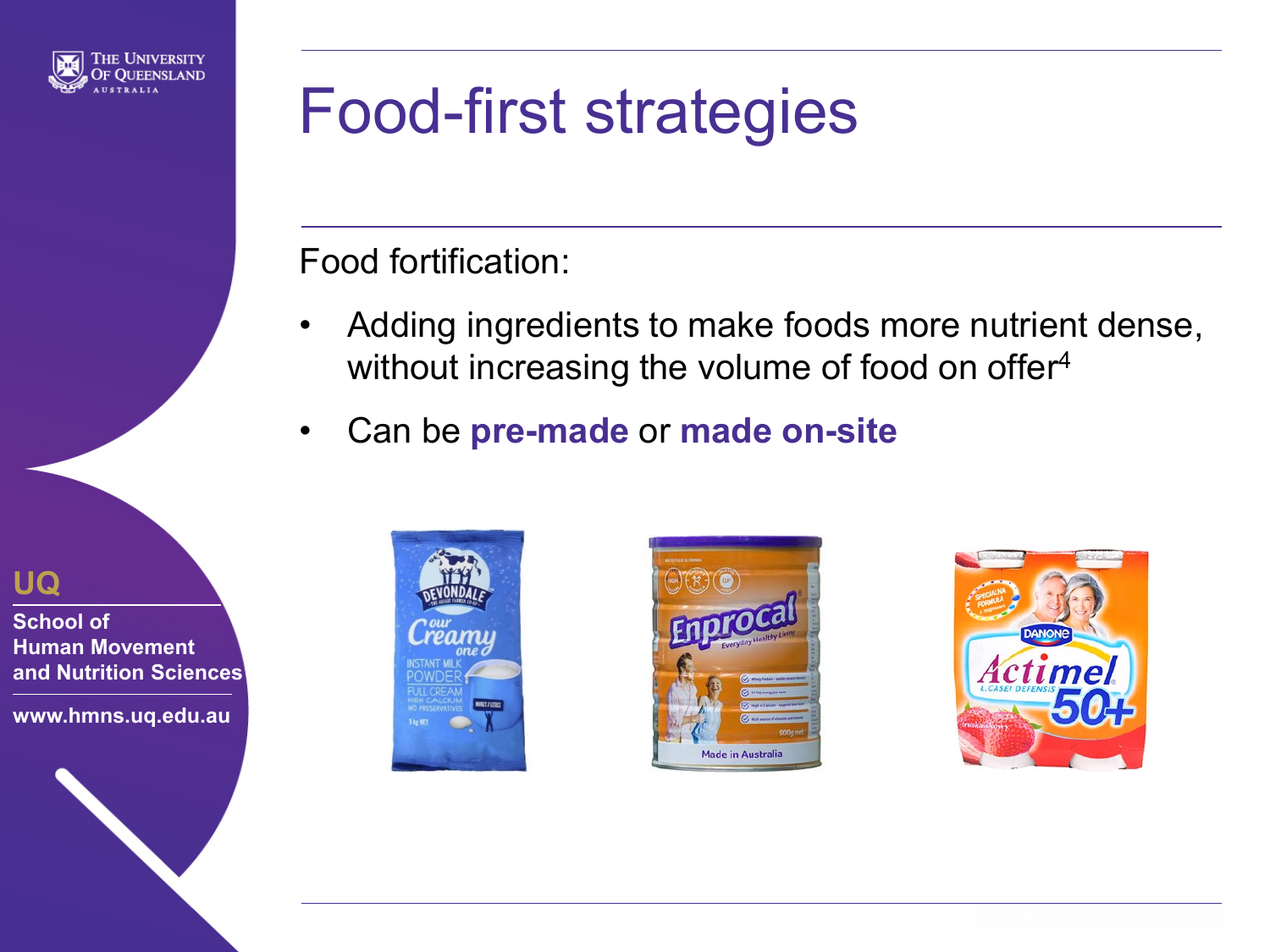

# Nutrition requirements

### Protein:

- **1-1.2g/kg/day** for older adults6
- 1.5g/kg/day for older adults with an acute or chronic condition6
- **~25-30g per meal**<sup>6</sup>

**UQ**

**School of Human Movement and Nutrition Sciences**

**www.hmns.uq.edu.au**

Vitamins & minerals:

- Folate, vitamin D, vitamin A, vitamin C, vitamin E and vitamin  $B_{12}^7$
- Magnesium, calcium, selenium and zinc<sup>7</sup>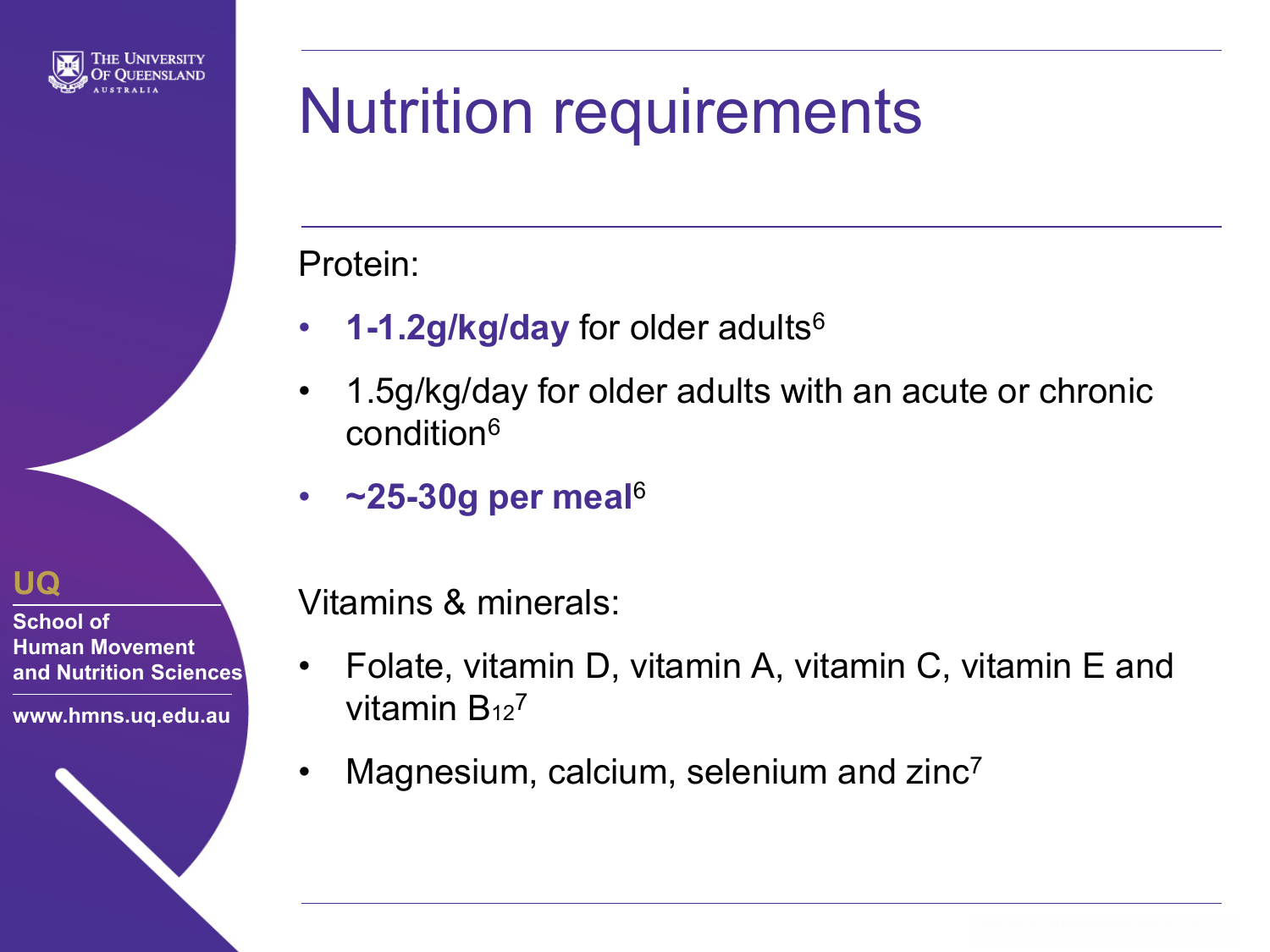

# Foodservice systems model

Residents in aged care depend on the foodservice system to provide their food<sup>8</sup>

This food is usually their **sole source** of nutrition8



**UQ**

**School of Human Movement and Nutrition Sciences**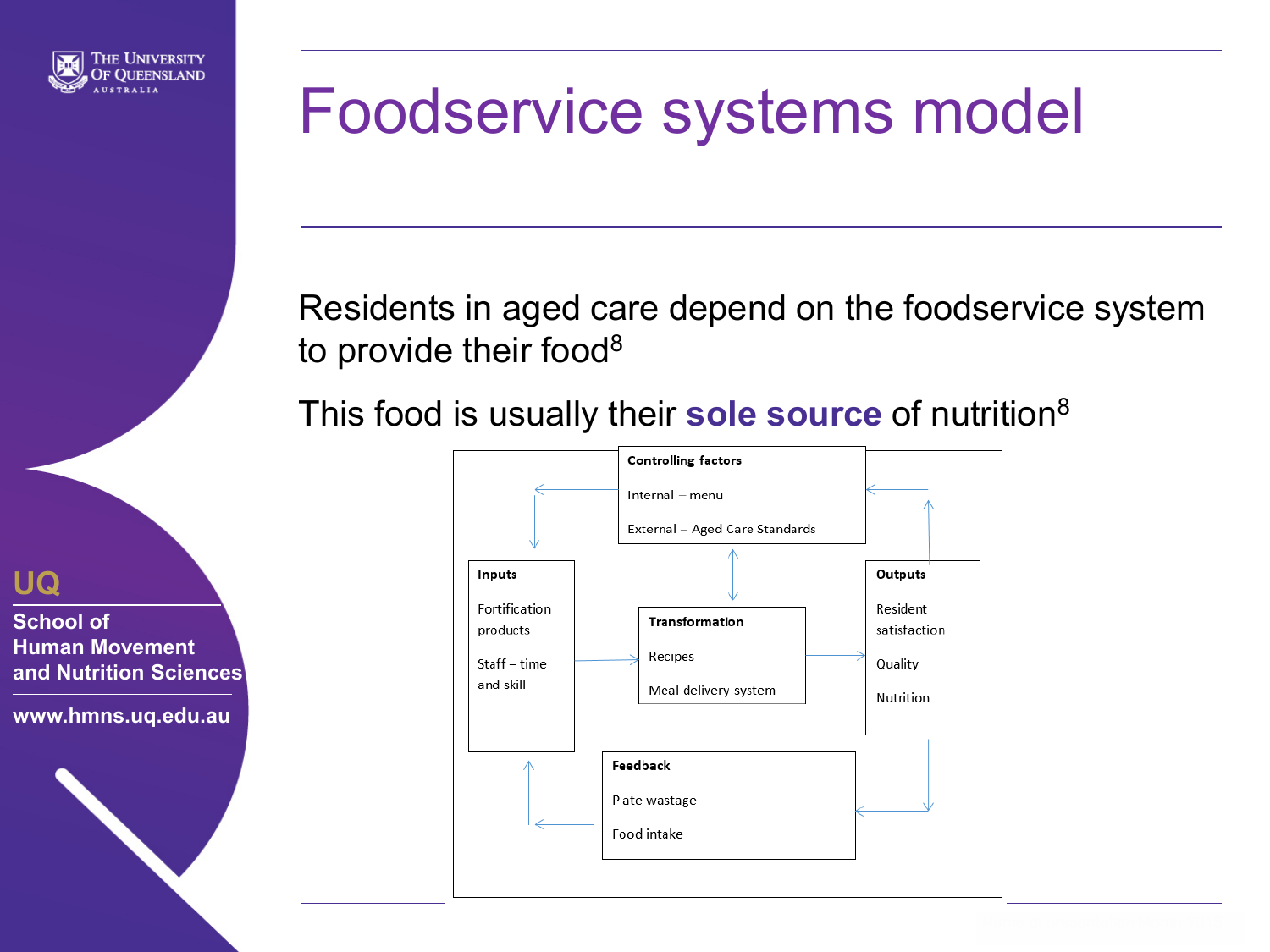

## Review

The purpose of this narrative review was to determine the scope and strength of published works exploring relationships between **food fortification strategies**, **mode of delivery** and **sustainability** in aged care and community-dwelling older adults and discuss implications for practice.

**UQ**

**School of Human Movement and Nutrition Sciences**

**www.hmns.uq.edu.au**

Previous reviews have not considered the foodservice system, meal delivery system or intervention costs<sup>8, 9</sup>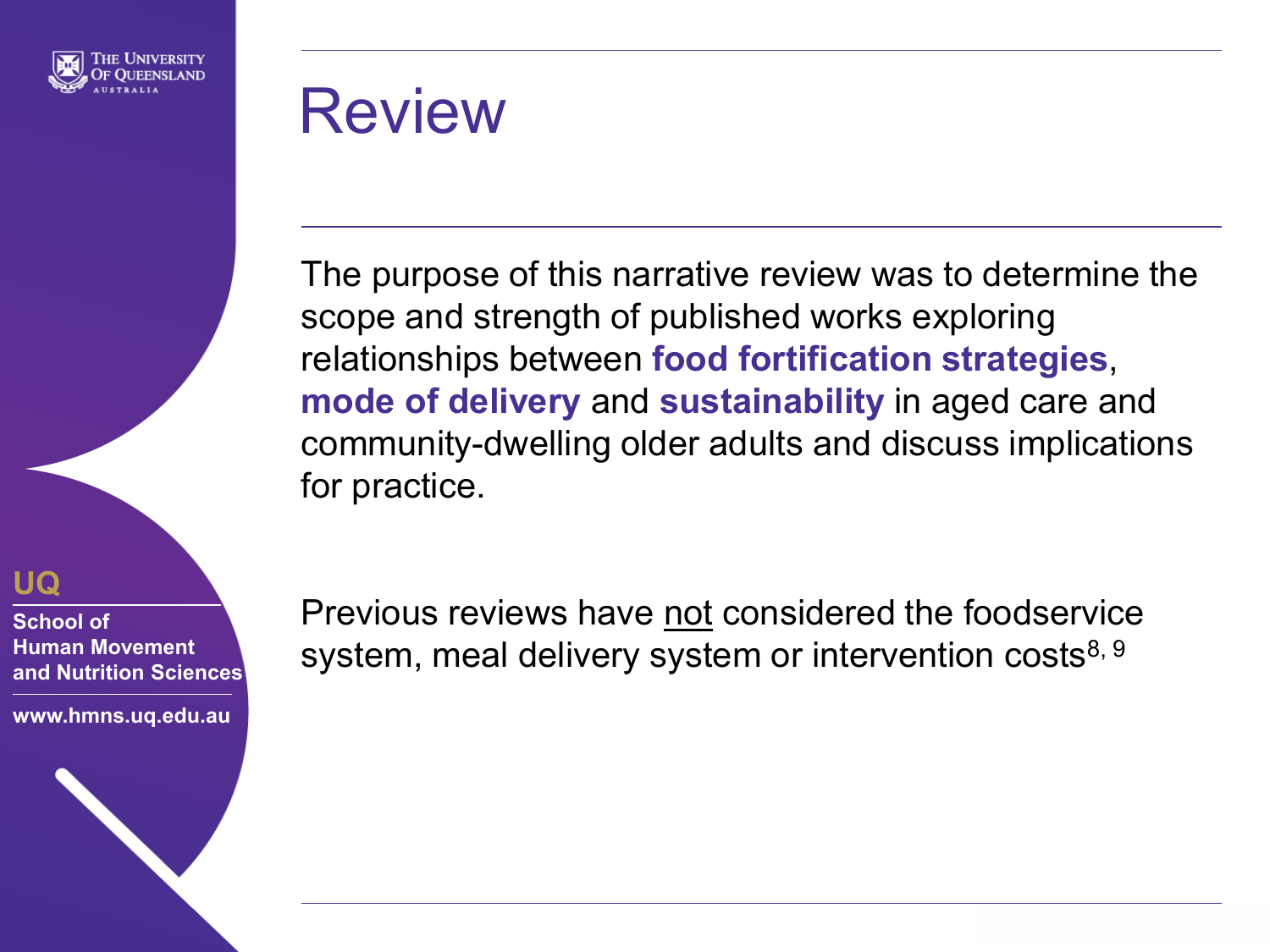

# Search strategy

Electronic databases:

• PubMed, EMBASE, CINAHL and Scopus

Grey literature:

• Google, Google Scholar, The Australian Bureau of Statistics, The National Health and Medical Research Council, The Department of Health and Food Standards Australia and New Zealand

**UQ**

**School of Human Movement and Nutrition Sciences**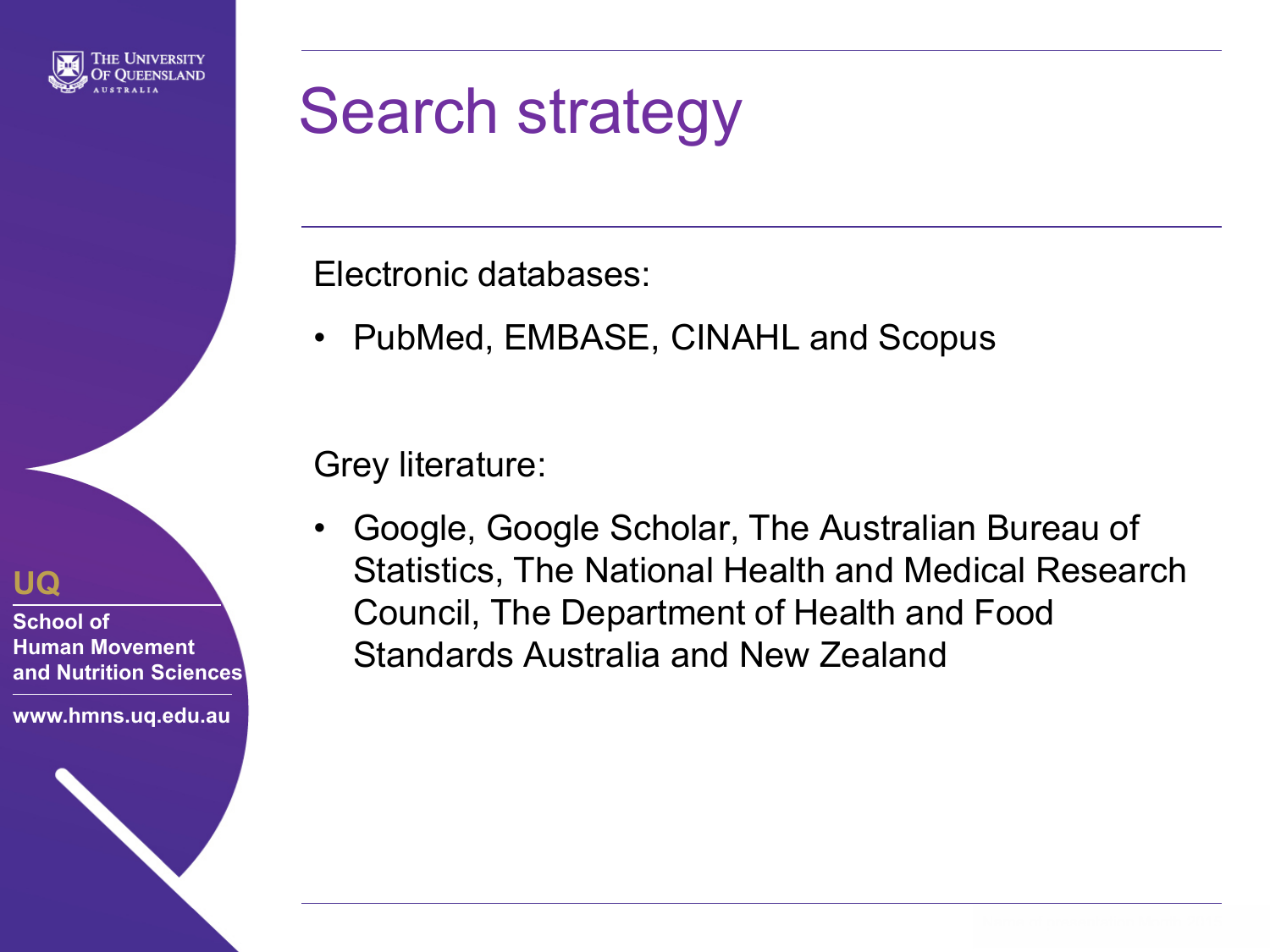

## Inclusion criteria

## Articles were **included** if:

- The study population was older adults
- The study setting was aged care or community
- Published in English
- Available in full-text

There were **no restrictions** placed on study design or year of publication

### **UQ**

**School of Human Movement and Nutrition Sciences**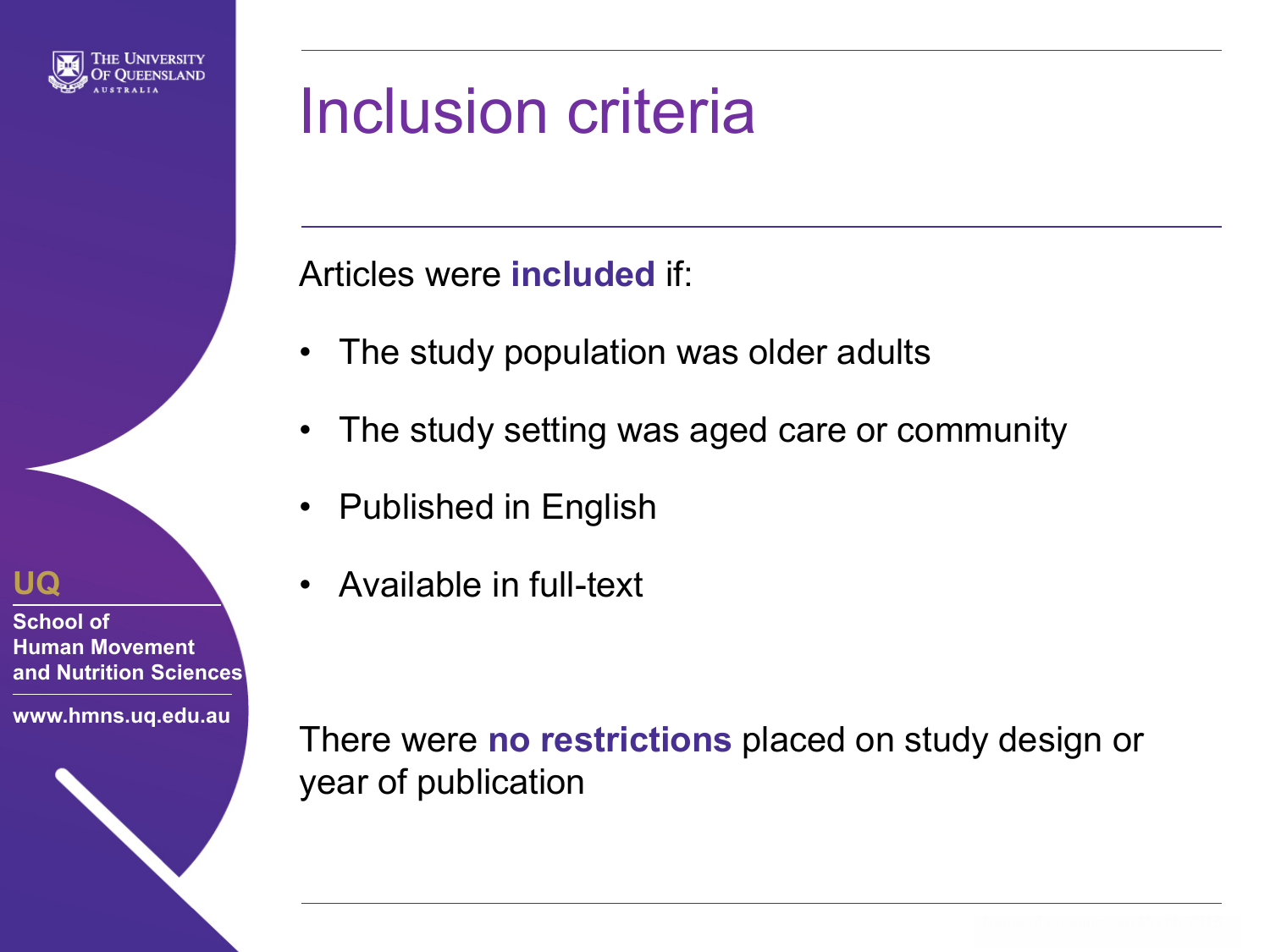

# Included studies

JBI methodology<sup>11</sup>:

- Five studies rated moderate quality
- Seventeen studies rated high quality

Study design:

- Fifteen randomised controlled trials
- Six quasi-experimental studies
- One case series

**UQ**

**School of Human Movement and Nutrition Sciences**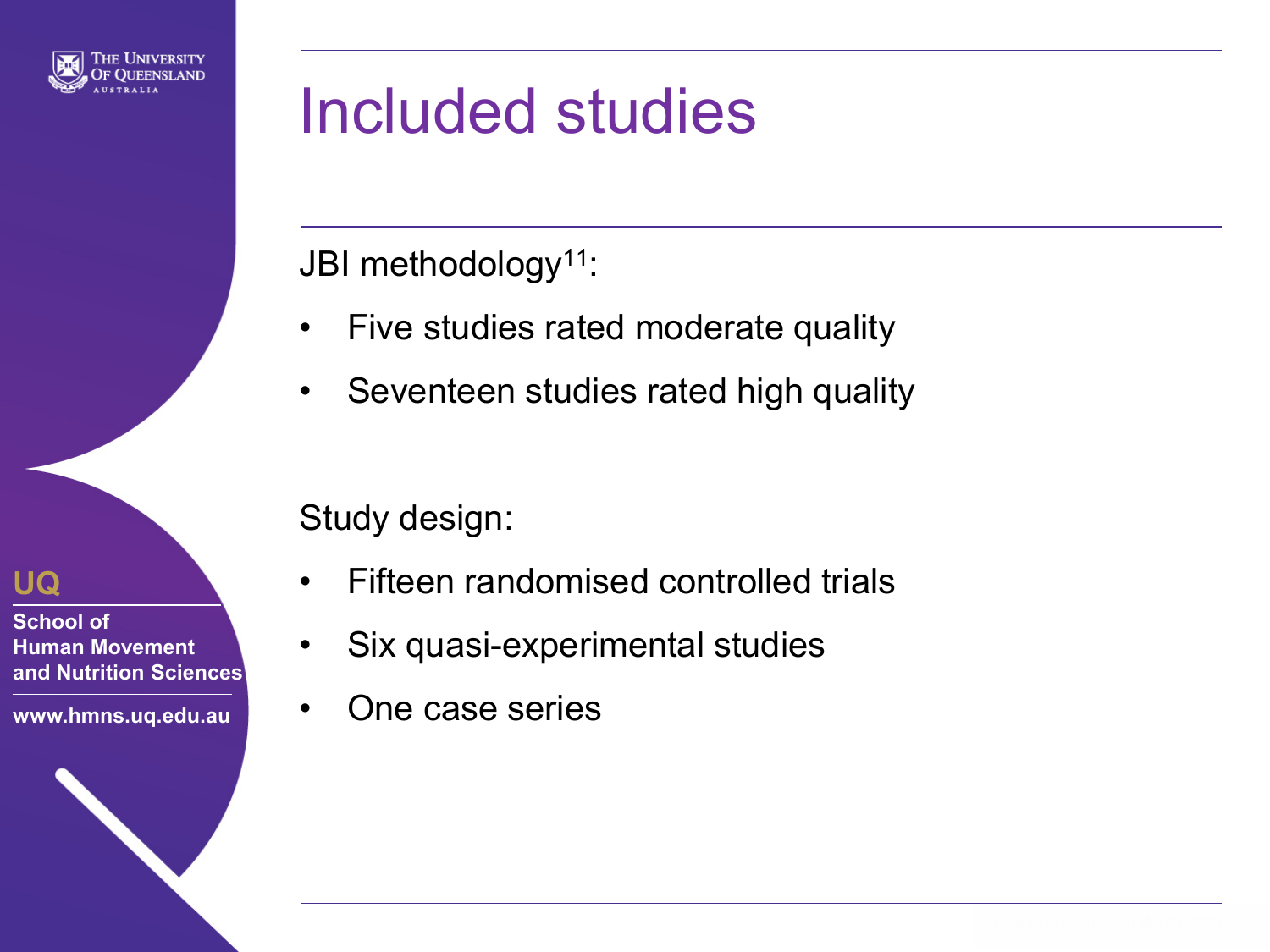

## **Results**

- Five studies in community dwelling older adults and 17 studies in residential aged care homes
- Fifteen studies used pre-made fortification products and 7 used on-site food fortification
- Great heterogeneity in mode of delivery and menu delivery across studies



#### **UQ**

**School of Human Movement and Nutrition Sciences**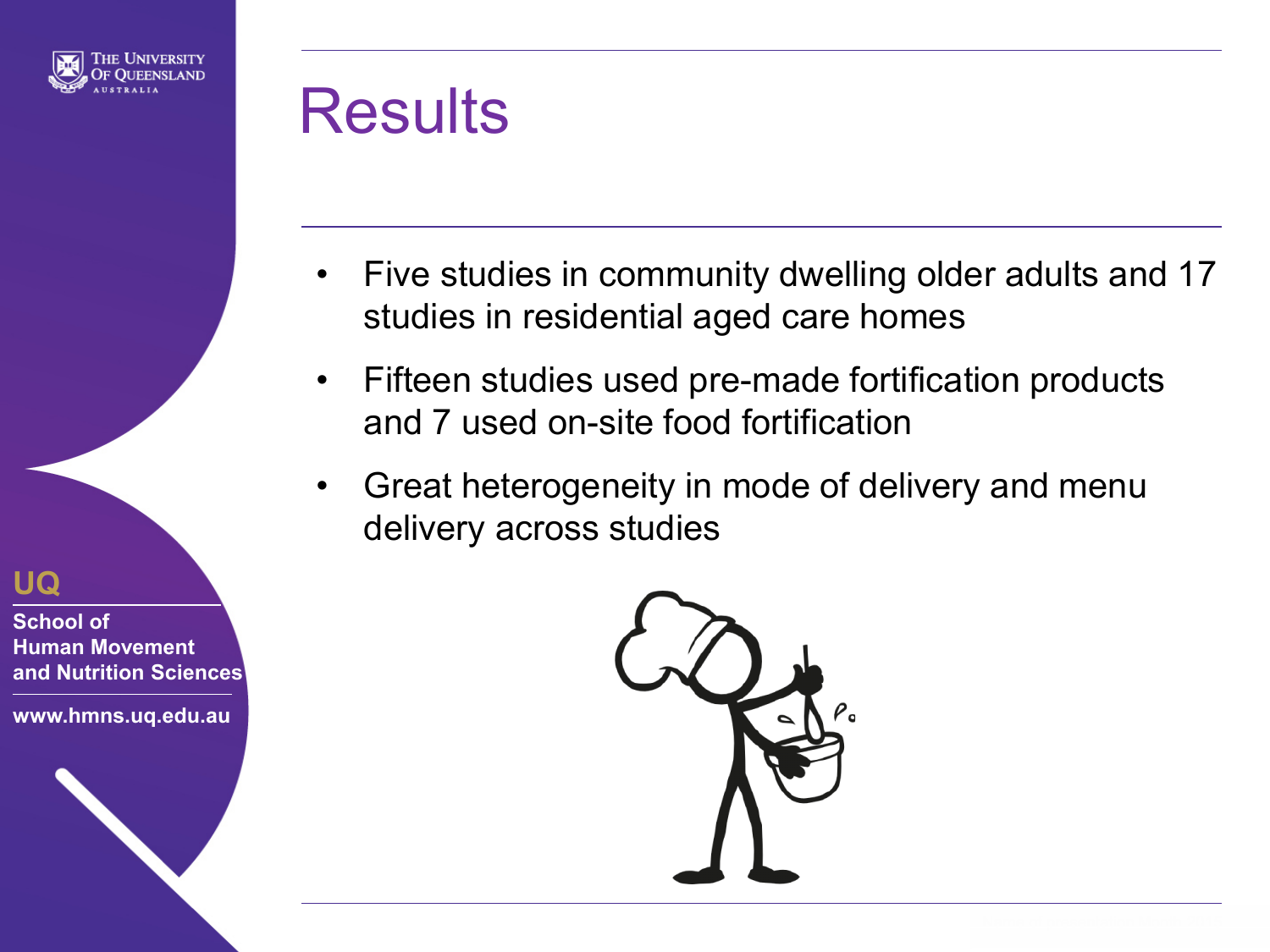

# Aim of fortification

The **aim of fortification** was to increase:

- Protein & energy (3)
- Protein (7)
- Energy (2)
- Vitamin D (3)
- Vitamin D & calcium (4)
- Vitamin D, calcium & folate (1)
- Folic acid (1)
- Combination of protein, energy & micronutrients (1)

### **UQ**

**School of Human Movement and Nutrition Sciences**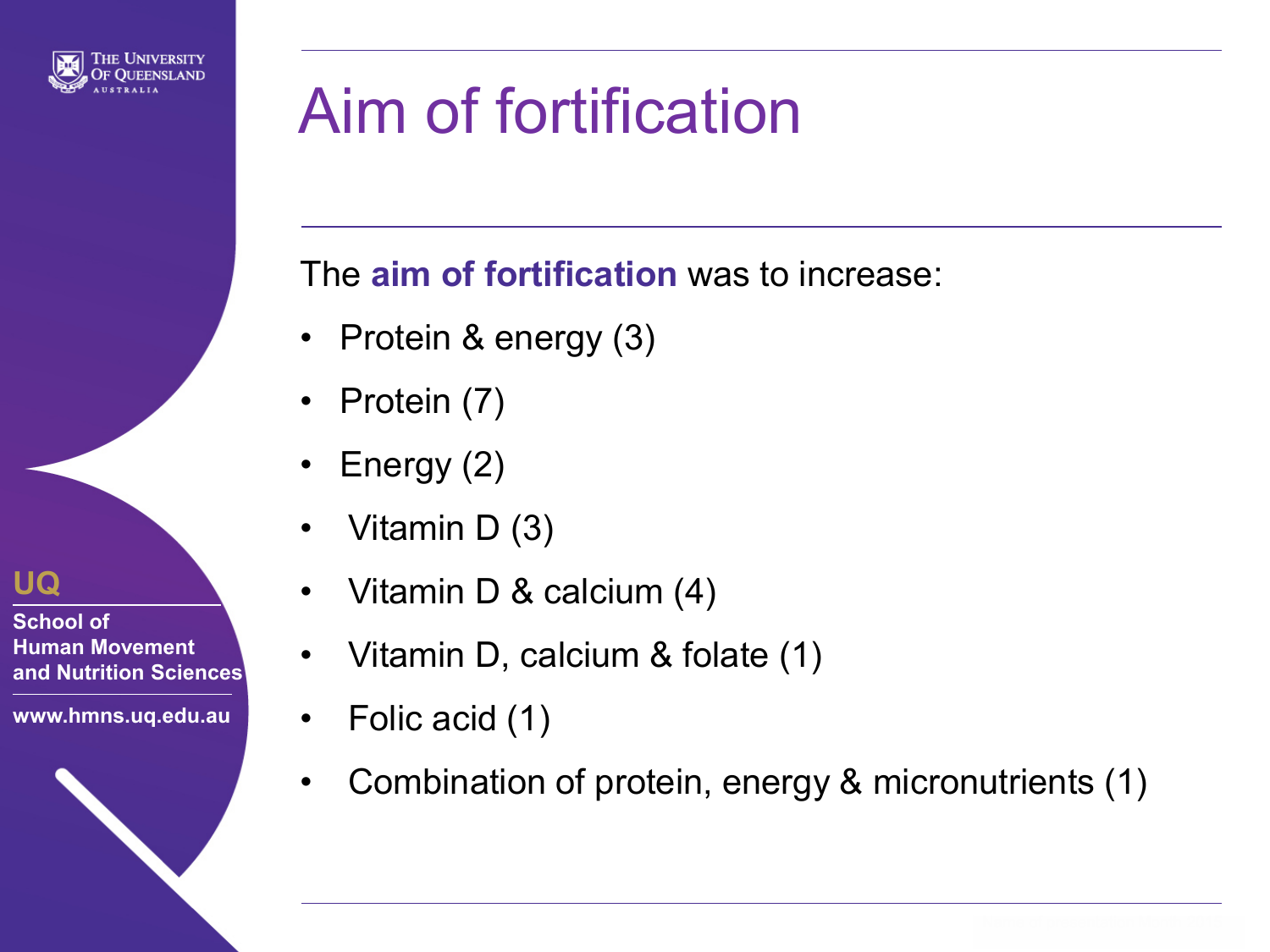

# Food vehicles

- Bread (4)
- Brioche
- Bun (3)
- **Cakes**
- **Cereal**
- Cheese (2)
- Cream of wheat
- Dairy desserts
- Dairy drinks
- Dessert (2)
- Drinking yoghurt
- Fruit juices (3)
- **Grits** 
	- Hot meals (2)
	- Ice cream
- Margarine
- Mashed potatoes (2)
- Meat
- Meat soufflé
- Milk  $(2)$
- Milk-based snacks
- Milk drink (2)
- Personalised to the normal dietary intake of participants
- Porridge (3)
- Potatoes
- Potato side dish
- Readymade meals
- Sauces
- Soups (7)
- Yoghurts (2)



**UQ**

**School of** 

**Human Movement and Nutrition Sciences**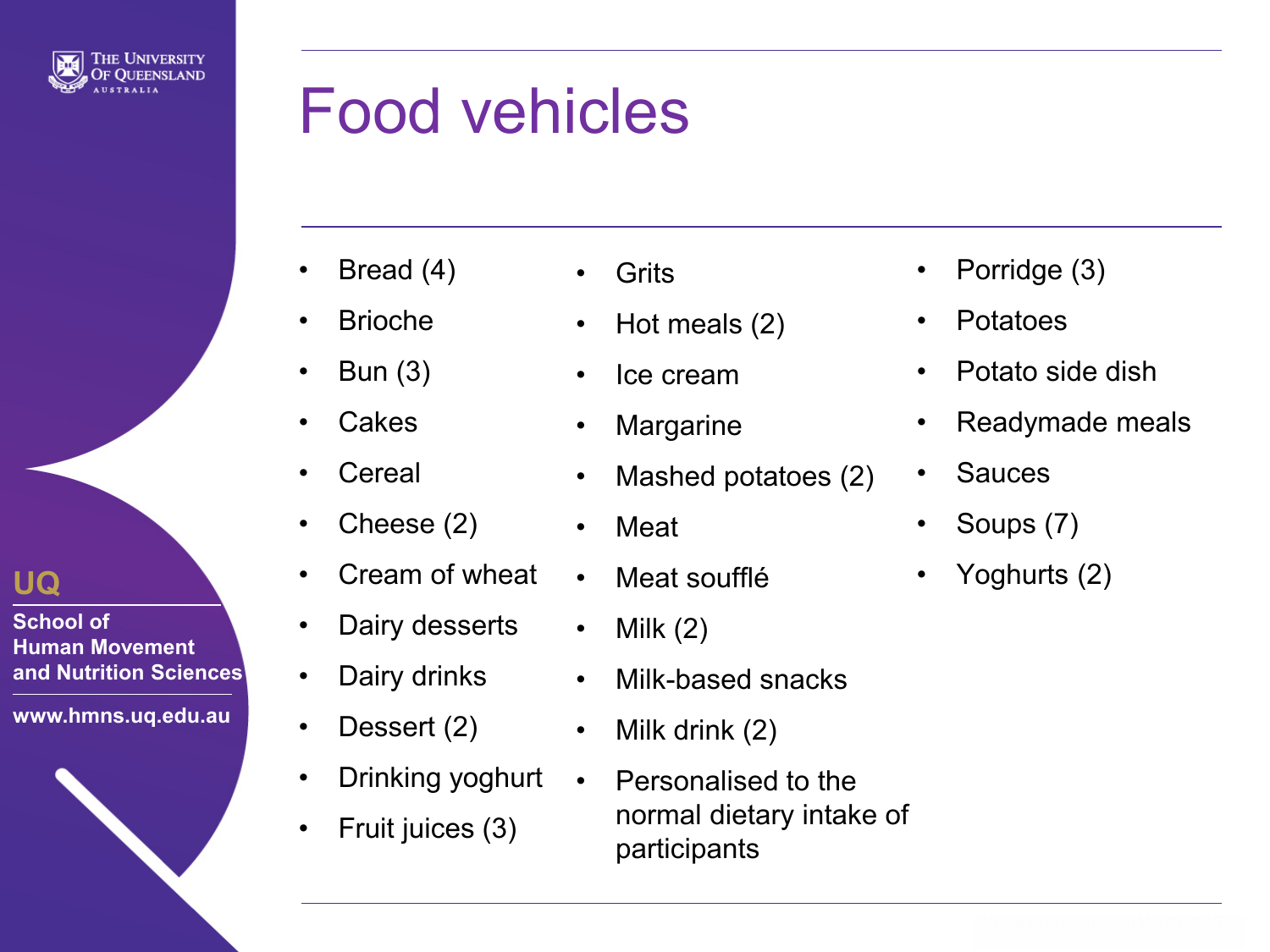

# Intervention costs

**Two studies** measured intervention costs

- \$0.18 per resident per day
- \$1.81 per resident per day

**UQ**

**School of Human Movement and Nutrition Sciences**

**www.hmns.uq.edu.au**

Costs were calculated **per resident per day** and did not consider staff costs

Foods were fortified with **common kitchen ingredients**  including; double cream and butter and cream, cheese, oil, butter, sour cream, hydrolysed starch respectively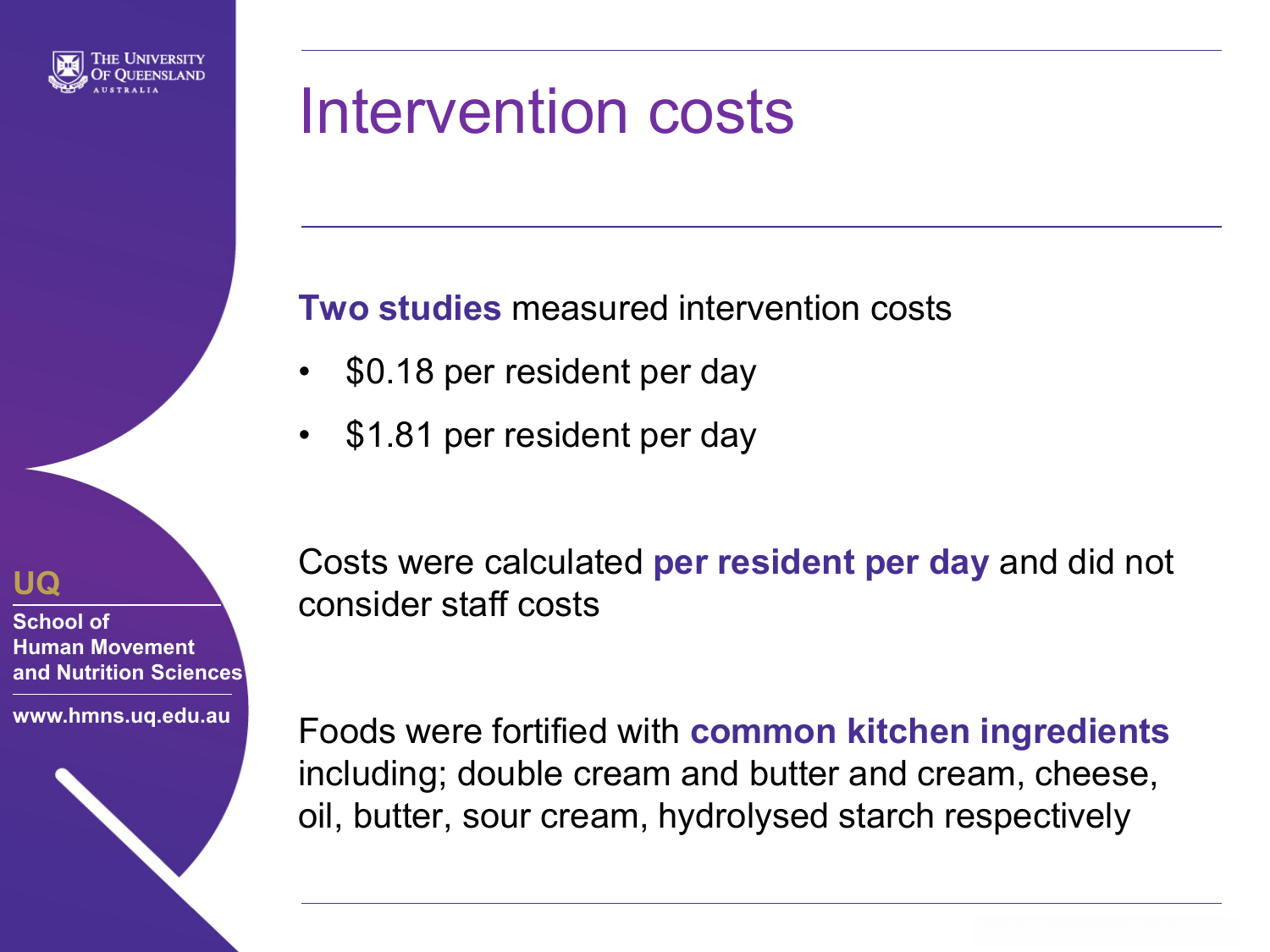

# Findings

- Food fortification strategies are effective in **increasing protein, energy and micronutrient intakes** in older adults
- No clear mode of delivery within foodservices could be identified
- Few studies considered the sustainability of their intervention, although a nutrition champion may be beneficial



#### **UQ**

**School of Human Movement and Nutrition Sciences**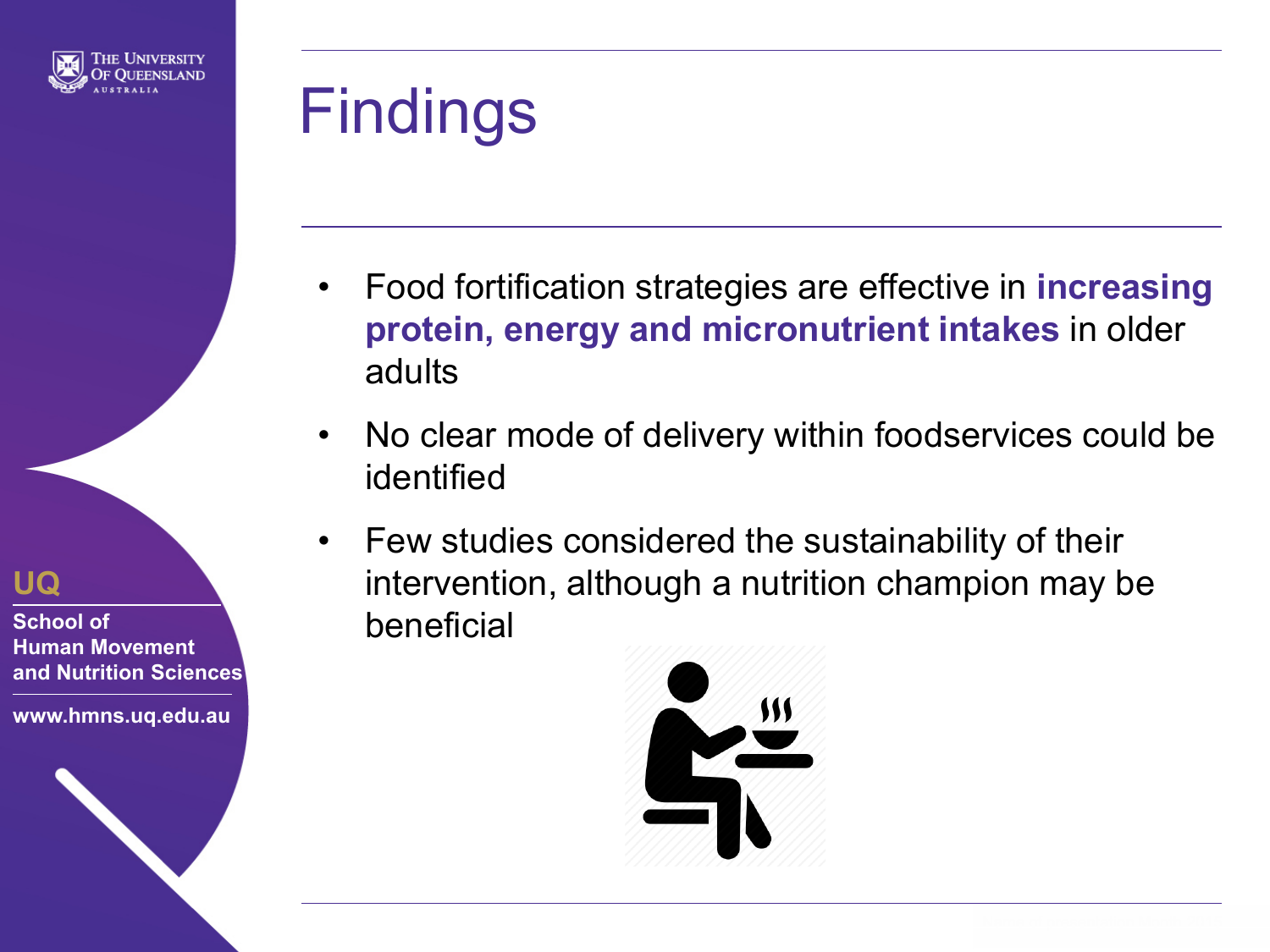

# **Limitations**

- Great **heterogeneity**, therefore it is difficult to draw conclusions
- No studies considered the foodservice system
- Only 2 studies measured intervention costs

**UQ**

**School of Human Movement and Nutrition Sciences**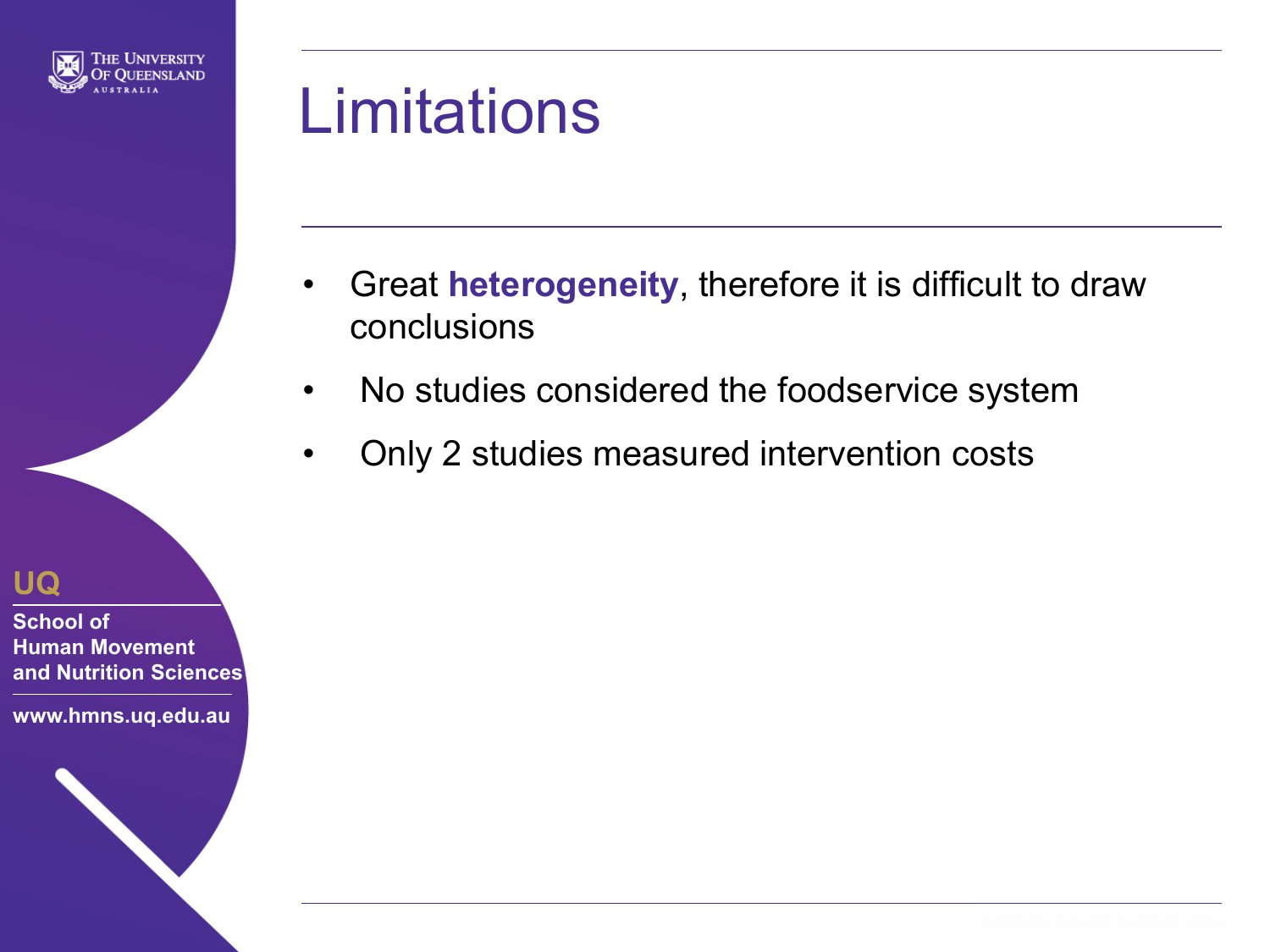

## Future research

- Should measure intervention costs, including associated staff costs
- Should consider acceptability and sustainability
- The perspectives of staff who work in aged care need to be sought

**UQ**

**School of Human Movement and Nutrition Sciences**